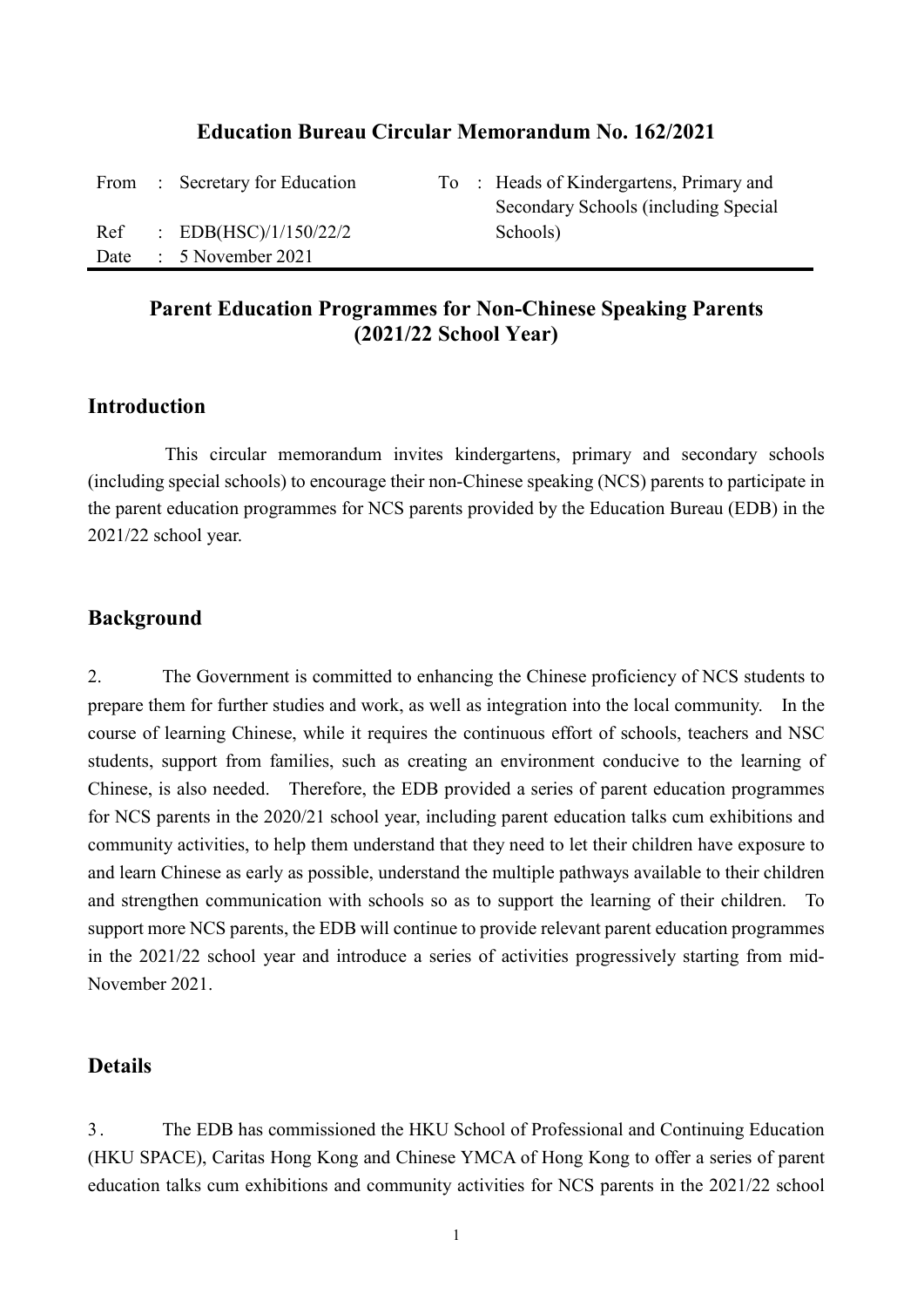year. Diversified modes of activities, including interactive talks, workshops, exhibitions, game booths, site visits, community visits, are made available with a view to meeting the diverse needs of NCS parents.

4. The event calendar of parent education programmes for NCS parents in the 2021/22 school year is at the **Annex** for reference. Schools are invited to inform their NCS students and parents of the details of the activities and encourage their active participation. Enrolment methods and latest information of the activities will be updated as and when appropriate. Parents may visit the EDB website (website path: [https://www.edb.gov.hk](https://www.edb.gov.hk/) > Main Page > Students and Parents Related > Non-Chinese Speaking (NCS) Students > Education Services for Non-Chinese Speaking (NCS) Students > Provision and Support > For Parents and Students > Parent Education Programmes for Non-Chinese Speaking Parents) for the details of the activities.

## **Enquiries**

5 . For programme details and contact information of the service providers, please refer to the **Annex**. For other enquiries, please contact the Home-school Cooperation Section at 3698 4376.

> Dr Verena LAU for Secretary for Education

c.c. Heads of Sections – for information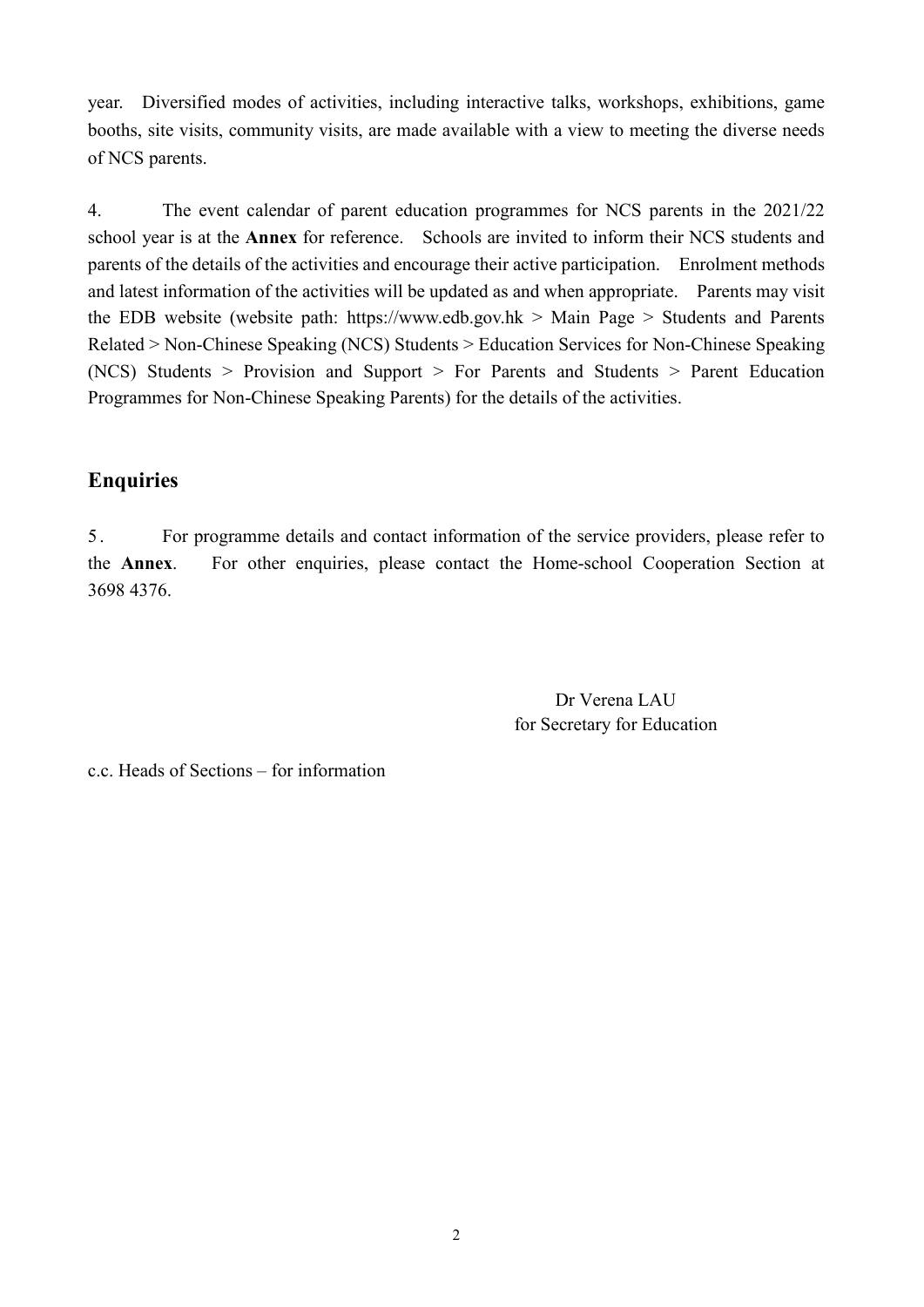## **Annex**

# **Parent Education Programmes for Non-Chinese Speaking Parents in the 2021/22 School Year (Event Calendar)**



Community Activities (2) Service Provider: Chinese YMCA of Hong Kong Contact Person: Mr CHAN Tel: 2617 7233

| Date       | <b>Topic</b>                  | Mode of<br>activity | <b>District</b> |           | <b>School level</b> |
|------------|-------------------------------|---------------------|-----------------|-----------|---------------------|
| 14/11/2021 | <b>Understanding Multiple</b> | Community           | Wong Tai        | ٠         | Secondary school    |
| (Sunday)   | Pathways                      | Activity $(1)$      | Sin             |           |                     |
| 20/11/2021 | Uncovering the Hong Kong      | Talk cum            | Yuen Long       | $\bullet$ | Pre-school and      |
| (Saturday) | Education System and          | Exhibition          |                 |           | kindergarten        |
|            | Learning Support for NCS      |                     |                 |           |                     |
|            | <b>Students</b>               |                     |                 |           |                     |
| 21/11/2021 | <b>Understanding Chinese</b>  | Community           | Central $\&$    | $\bullet$ | Kindergarten        |
| (Sunday)   | Learning and Education        | Activity $(1)$      | Western         |           |                     |
|            | System in Hong Kong           |                     |                 |           |                     |





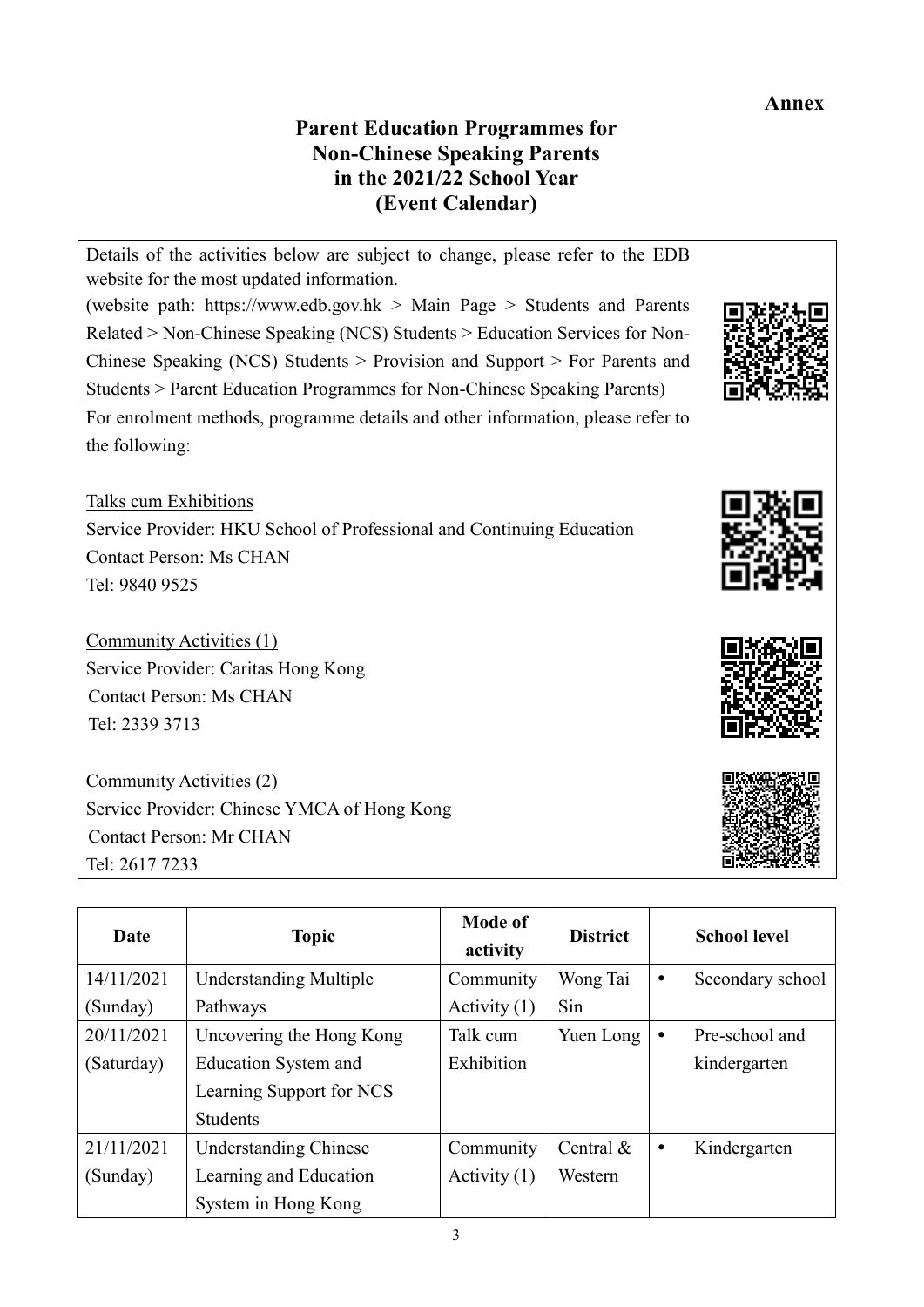| Date       | <b>Topic</b>                   | <b>Mode of</b><br>activity | <b>District</b> |           | <b>School level</b> |
|------------|--------------------------------|----------------------------|-----------------|-----------|---------------------|
| 27/11/2021 | Uncovering the Hong Kong       | Talk cum                   | Islands         | $\bullet$ | Pre-school and      |
| (Saturday) | <b>Education System and</b>    | Exhibition                 |                 |           | kindergarten        |
|            | Learning Support for NCS       |                            |                 |           |                     |
|            | <b>Students</b>                |                            |                 |           |                     |
| 11/12/2021 | Uncovering the Hong Kong       | Talk cum                   | Sham Shui       | $\bullet$ | Pre-school and      |
| (Saturday) | <b>Education System and</b>    | Exhibition                 | Po              |           | kindergarten        |
|            | Learning Support for NCS       |                            |                 |           |                     |
|            | <b>Students</b>                |                            |                 |           |                     |
| 18/12/2021 | Chinese Learning for Fun       | Community                  | Kowloon         | $\bullet$ | Primary school      |
| (Saturday) |                                | Activity $(1)$             | City            |           |                     |
| 18/12/2021 | Career and Life Planning for   | Community                  | Tuen Mun        | $\bullet$ | Secondary school    |
| (Saturday) | NCS Secondary School           | Activity (2)               |                 |           |                     |
|            | Students - Further Studies and |                            |                 |           |                     |
|            | <b>Future Development</b>      |                            |                 |           |                     |
| 8/1/2022   | Support Your Child in Chinese  | Talk cum                   | Yau Tsim        | $\bullet$ | Primary school      |
| (Saturday) | Learning: Use of Learning      | Exhibition                 | Mong            |           |                     |
|            | Activities and Tools (Part 1)  |                            |                 |           |                     |
| 15/1/2022  | Healthy and Happy              | Community                  | Kwun            | $\bullet$ | Primary school      |
| (Saturday) | Development of Children        | Activity $(1)$             | Tong            |           |                     |
| 22/1/2022  | Healthy and Happy              | Community                  | Southern        | $\bullet$ | Primary school      |
| (Saturday) | Development of Children        | Activity $(1)$             |                 |           |                     |
| 22/1/2022  | Support Your Child in Chinese  | Talk cum                   | Yau Tsim        | $\bullet$ | Primary school      |
| (Saturday) | Learning: Use of Learning      | Exhibition                 | Mong            |           |                     |
|            | Activities and Tools (Part 2)  |                            |                 |           |                     |
| 29/1/2022  | NCS Students' Chinese          | Community                  | Tsuen Wan       | $\bullet$ | Primary school      |
| (Saturday) | Learning - Sharing Session     | Activity (2)               |                 | $\bullet$ | Secondary school    |
|            | from an Outstanding Student    |                            |                 |           |                     |
| 19/2/2022  | Support Your Child in Chinese  | Talk cum                   | Wan Chai        | $\bullet$ | Primary school      |
| (Saturday) | Learning: Use of Learning      | Exhibition                 |                 |           |                     |
|            | Activities and Tools (Part 1)  |                            |                 |           |                     |
| 19/2/2022  | How to Assist Children in      | Community                  | Yuen Long       | $\bullet$ | Pre-school and      |
| (Saturday) | Learning Chinese and the       | Activity (2)               |                 |           | kindergarten        |
|            | Importance of Learning         |                            |                 |           | Primary school      |
|            | Chinese - Let's Try            |                            |                 |           |                     |
| 26/2/2022  | Understanding the Hong Kong    | Community                  | Yau Tsim        | ٠         | Kindergarten        |
| (Saturday) | <b>Education System and</b>    | Activity $(1)$             | Mong            |           |                     |
|            | Preparing the Future for Your  |                            |                 |           |                     |
|            | Children                       |                            |                 |           |                     |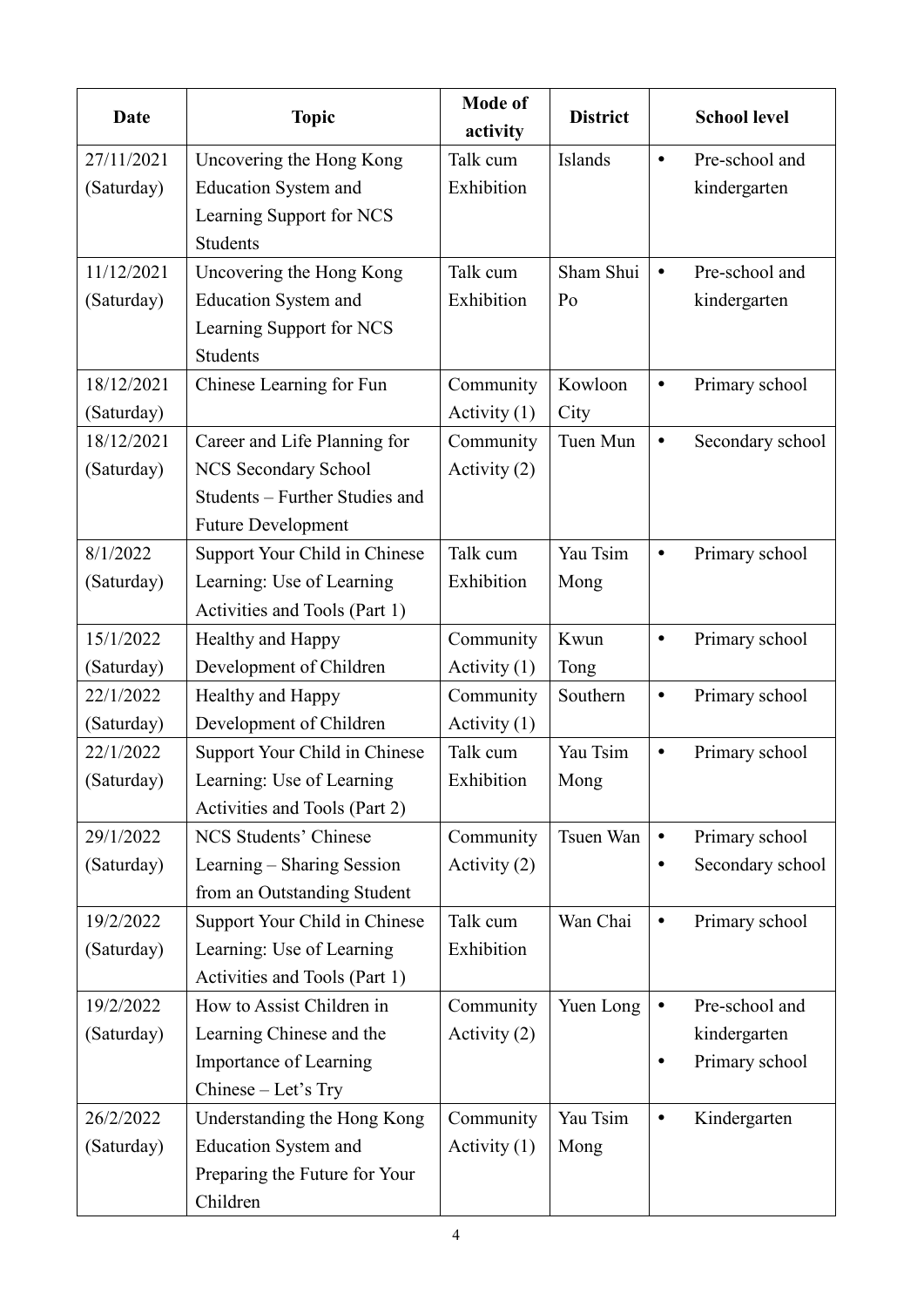| Date       | <b>Topic</b>                     | <b>Mode of</b><br>activity | <b>District</b> |           | <b>School level</b> |
|------------|----------------------------------|----------------------------|-----------------|-----------|---------------------|
| 5/3/2022   | Support Your Child in Chinese    | Talk cum                   | Wan Chai        | $\bullet$ | Primary school      |
| (Saturday) | Learning: Use of Learning        | Exhibition                 |                 |           |                     |
|            | Activities and Tools (Part 2)    |                            |                 |           |                     |
| 12/3/2022  | Practical Ways in Supporting     | Talk cum                   | Wong Tai        | $\bullet$ | Pre-school and      |
| (Saturday) | Your Children Learning           | Exhibition                 | Sin             |           | kindergarten        |
|            | Chinese at Home                  |                            |                 |           |                     |
| 19/3/2022  | Maintaining Positive Parent-     | Talk cum                   | Yuen Long       | $\bullet$ | Primary school      |
| (Saturday) | child Relationship: Making       | Exhibition                 |                 |           |                     |
|            | Friend with My Child             |                            |                 |           |                     |
| 19/3/2022  | <b>Understanding Your</b>        | Community                  | Sham            | $\bullet$ | Primary school      |
| (Saturday) | Community and Education          | Activity $(1)$             | Shui Po         |           |                     |
|            | System in Hong Kong              |                            |                 |           |                     |
| 19/3/2022  | Career and Life Planning for     | Community                  | Tai Po          | $\bullet$ | Secondary school    |
| (Saturday) | NCS Secondary School             | Activity (2)               |                 |           |                     |
|            | Students - Further Studies and   |                            |                 |           |                     |
|            | <b>Future Development</b>        |                            |                 |           |                     |
| 26/3/2022  | Planning the future with Your    | Community                  | Eastern         | $\bullet$ | Secondary school    |
| (Saturday) | Children                         | Activity $(1)$             |                 |           |                     |
|            |                                  |                            |                 |           |                     |
| 2/4/2022   | Maintaining Positive Parent-     | Talk cum                   | Kwun            | $\bullet$ | Primary school      |
| (Saturday) | child Relationship: Making       | Exhibition                 | Tong            |           |                     |
|            | Friend with My Child             |                            |                 |           |                     |
|            |                                  |                            |                 |           |                     |
| 9/4/2022   | <b>Effective Strategies for</b>  | Talk cum                   | Central &       | $\bullet$ | Secondary school    |
| (Saturday) | Communication:                   | Exhibition                 | Western         |           |                     |
|            | Helping My Child When They       |                            |                 |           |                     |
|            | <b>Encounter Difficulties in</b> |                            |                 |           |                     |
|            | Learning                         |                            |                 |           |                     |
| 16/4/2022  | Understanding the Hong Kong      | Community                  | Sham            | $\bullet$ | Kindergarten        |
| (Saturday) | <b>Education System and</b>      | Activity $(1)$             | Shui Po         |           |                     |
|            | Preparing the Future for Your    |                            |                 |           |                     |
|            | Children                         |                            |                 |           |                     |
| 16/4/2022  | <b>Effective Strategies for</b>  | Talk cum                   | Yau Tsim        | $\bullet$ | Secondary school    |
| (Saturday) | Communication:                   | Exhibition                 | Mong            |           |                     |
|            | Helping My Child When They       |                            |                 |           |                     |
|            | <b>Encounter Difficulties in</b> |                            |                 |           |                     |
|            | Learning                         |                            |                 |           |                     |
|            |                                  |                            |                 |           |                     |